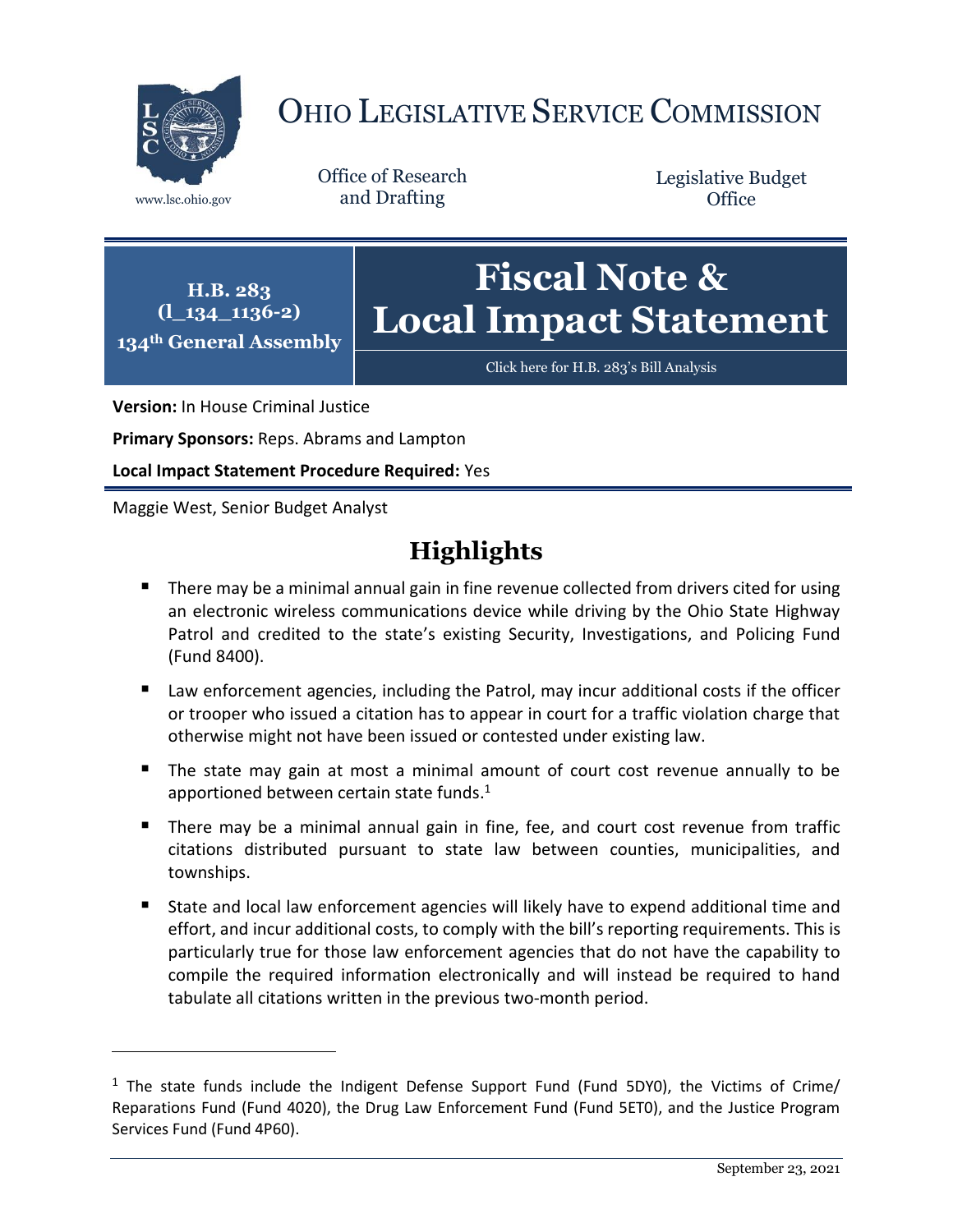- The Bureau of Motor Vehicles (BMV) will incur one-time costs to develop a form that explains the use of electronic wireless communications device (EWCD)-while-driving prohibition and ongoing costs estimated at up to \$450,000 or more annually to print and include the form along with the application for motor vehicle registration renewal that the BMV mails annually to vehicle owners and lessees.
- **The Ohio Department of Transportation will incur costs to design and erect signs** regarding the EWCD-while-driving prohibition at certain specified locations. The one-time costs will be up to around \$100,000, and to be paid from the Highway Operating Fund (Fund 7002).

# **Detailed Analysis**

The bill modifies the law governing texting while driving by expanding the prohibition to a general prohibition against using an electronic wireless communications device (EWCD) while driving. This means that a person cannot use, hold, or physically support with any part of the person's body, as opposed to only handheld under existing law, any EWCD while operating a motor vehicle on any street, highway, or public property. The bill also:

- Makes the use of an EWCD while driving a primary traffic offense for all drivers instead of only those drivers who are under 18 years of age, as under existing law;
- Creates reporting requirements for law enforcement officers relating to use of an EWCDwhile-driving violations;
- Requires the Registrar of Motor Vehicles to create a one-page form for all motor vehicle registration and driver's license applicants to sign;
- **Requires the Ohio Department of Transportation to erect related highway warning signs;** and
- **Specifies a six-month warning period before authorizing full enforcement.**

# **Citation activity**

Under existing law, use of a handheld EWCD while driving is considered a secondary offense. This means that a law enforcement officer generally cannot issue a ticket, citation, or summons for use of an EWCD while driving unless the officer also arrests the driver or issues a ticket, citation, or summons for an offense other than a secondary offense. By making the bill's broader offense of using an EWCD while driving a primary traffic offense, the state, and those political subdivisions that have not already enacted stricter local ordinances, may experience an increase in the number of citations issued for such behavior. The magnitude of any increase in citation activity would depend upon how aggressively the state and each political subdivision enforces the bill's prohibition, including their willingness to allocate resources to handle contested violations.

LBO is aware that some cities and villages have utilized their constitutional home rule authority to enact local ordinances making distracted driving a primary offense. As such, the bill will have no impact on those municipalities. While no comprehensive list of those municipalities exists, LBO's research suggests that at least 39 municipalities (listed in the table below) may already be enforcing distracted driving, including the use of an EWCD while driving, as a primary offense.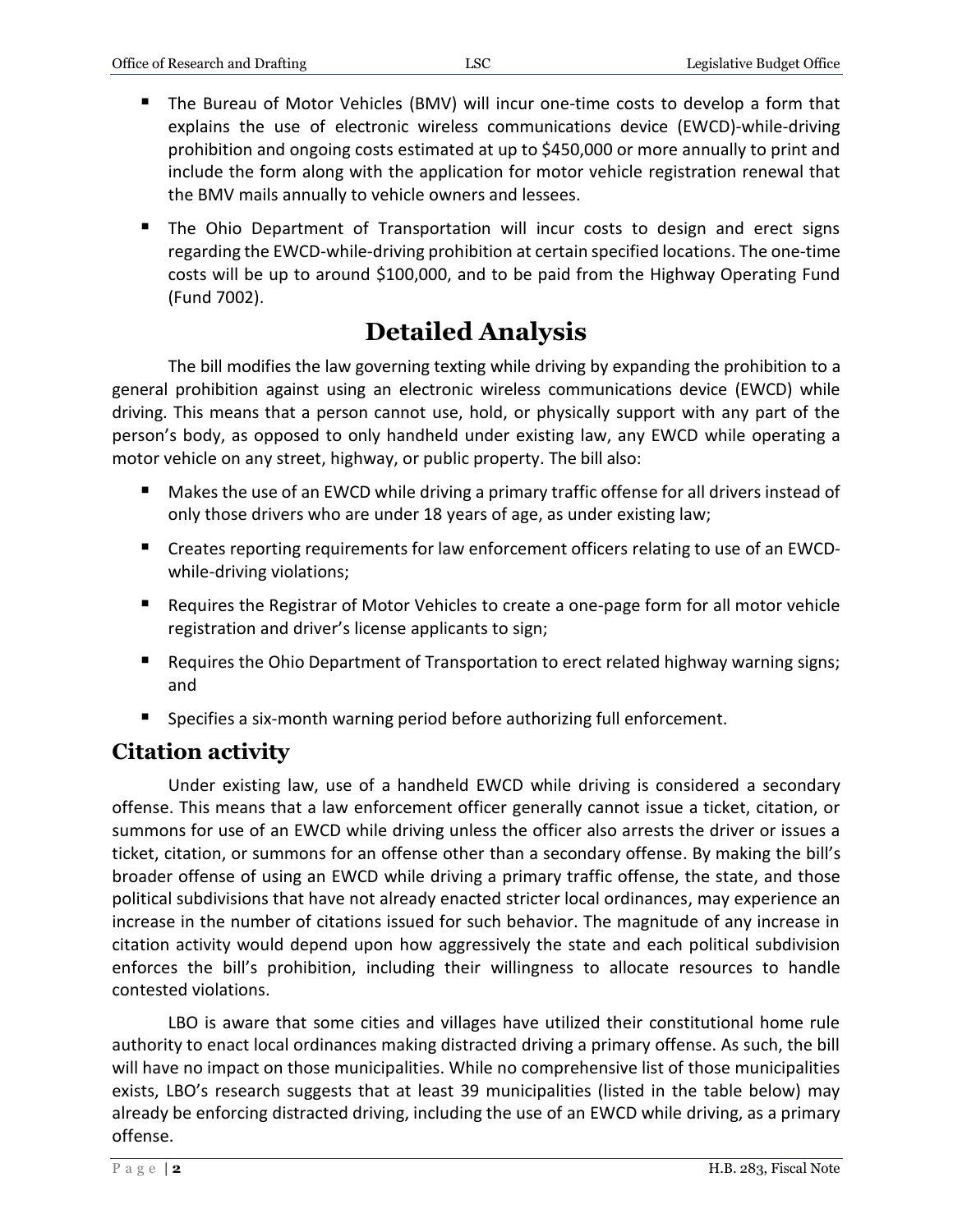| Table 1. Enforcement of Distracted Driving as a Primary Offense |                          |                       |                       |                           |
|-----------------------------------------------------------------|--------------------------|-----------------------|-----------------------|---------------------------|
| <b>Known Municipalities with Local Ordinances</b>               |                          |                       |                       |                           |
| Avon                                                            | Cincinnati               | Hilliard              | New Albany            | <b>University Heights</b> |
| <b>Bay Village</b>                                              | Cleveland                | Huron                 | North Olmstead        | <b>Upper Arlington</b>    |
| Beachwood                                                       | <b>Cleveland Heights</b> | Kettering             | North Royalton        | <b>Walton Hills</b>       |
| <b>Belpre</b>                                                   | Columbus                 | Lakewood              | Pepper Pike           | Wauseon                   |
| <b>Bexley</b>                                                   | Delaware                 | Lyndhurst             | Portsmouth            | Westerville               |
| Brooklyn                                                        | Dublin                   | Mantua                | <b>Shaker Heights</b> | Woodmere                  |
| <b>Brook Park</b>                                               | <b>Fairview Park</b>     | Marietta              | South Euclid          | Worthington               |
| Canal Winchester                                                | Granville                | <b>Moreland Hills</b> | Toledo                |                           |

Note: Additional cities and villages may be enforcing distracted driving as a primary offense than those that are included in this table.

# **Violation revenues**

Under existing law, the use of an electronic wireless communications device while driving is a minor misdemeanor, subject to a fine of up to \$150. In the case of a minor misdemeanor, a law enforcement officer generally does not arrest a person, but instead issues a citation. In lieu of making a court appearance, that person either in person, by mail, or online where available, can waive their right to contest the offense before the court or jury, and pay the total amount of fines, fees, and court costs to the clerk of the court.

The bill makes the offense an unclassified misdemeanor, generally retaining the existing fine of not more than \$150; however, the bill adds two points to the driver's license for a conviction. The bill has tiered penalties (see table below) where both the fine assessed and the number of points added to the driver's license increase with the number of prior convictions in the preceding two-year period. If an offender has had three or more convictions within that period, they may also be subject to a 90-day license suspension. The bill also increases the fine to two times the amount imposed for the violation if the offense occurred in a construction zone. Under the bill, an offender may elect to attend the existing Department of Public Safety Distracted Driving Safety Course in lieu of payment of the \$150 fine for a first offense and prohibits a jail term or residential community sanction.

Because of increased citations issued under the bill and the potential for an increased fine, there will be a corresponding gain in the amount of fine, fee, and court cost revenue collected and distributed pursuant to state law between the state, counties, municipalities, and townships. The magnitude of any increase in fine, fee, and court cost revenue annually will depend upon how aggressively the state and each political subdivision enforces the bill's prohibition. The fine, fees, and court costs for using an EWCD while driving are summarized in the table below.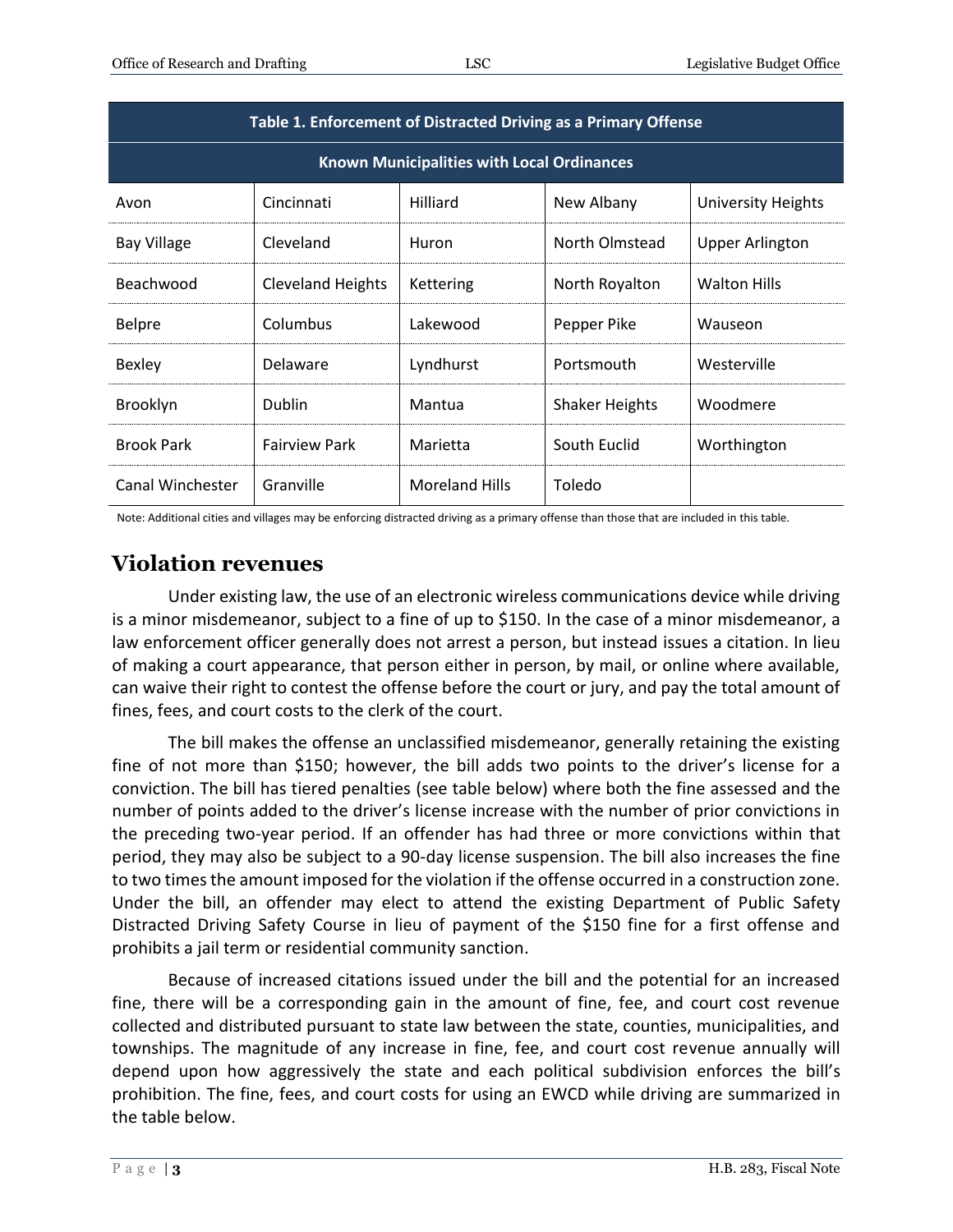| Table 2. H.B. 283 Fine, Fees, and Costs: Use of an Electronic Wireless Communications Device While Driving |                                                            |                                                                                                              |  |  |
|------------------------------------------------------------------------------------------------------------|------------------------------------------------------------|--------------------------------------------------------------------------------------------------------------|--|--|
| <b>Financial Penalty</b><br><b>Component</b>                                                               | <b>Amount Paid by</b><br><b>Violator</b>                   | <b>Recipient of Amount</b>                                                                                   |  |  |
| Fine                                                                                                       | R.C. violation                                             | If citation is issued by:<br>Sheriff or municipal law enforcement agency - retained<br>by county             |  |  |
|                                                                                                            | Up to \$150<br>$\blacksquare$<br>$(1st$ offense)           |                                                                                                              |  |  |
|                                                                                                            | Up to \$250<br>$\blacksquare$<br>(2 <sup>nd</sup> offense) | Township - retains 50%, remainder to county (if<br>accompanied by speeding violation, that portion of the    |  |  |
|                                                                                                            | Up to \$500<br>$\blacksquare$<br>(subsequent<br>offense)   | fine is retained solely by the county)                                                                       |  |  |
|                                                                                                            |                                                            | Ohio State Highway Patrol - credited to state's Security,<br>Investigations, and Policing Fund (Fund 8400)   |  |  |
|                                                                                                            | <b>Local ordinance</b><br>violations                       | Retained by the municipality                                                                                 |  |  |
|                                                                                                            | Fine varies by local<br>jurisdiction                       |                                                                                                              |  |  |
| Local court costs<br>and fees                                                                              | Varies by local<br>jurisdiction                            | Generally retained by the county or municipality with subject<br>matter jurisdiction over traffic violations |  |  |
| State court costs*                                                                                         | \$37.50                                                    | Deposited in state treasury as follows:                                                                      |  |  |
|                                                                                                            |                                                            | \$25 to the Indigent Defense Support Fund (Fund 5DY0)                                                        |  |  |
|                                                                                                            |                                                            | \$9 to the Victims of Crime/Reparations Fund (Fund 4020)                                                     |  |  |
|                                                                                                            |                                                            | \$3.40 to the Drug Law Enforcement Fund (Fund 5ET0)                                                          |  |  |
|                                                                                                            |                                                            | 10¢ to the Justice Program Services Fund (Fund 4P60)                                                         |  |  |
|                                                                                                            |                                                            |                                                                                                              |  |  |

\*An additional \$1.50 is sent to the county or municipal indigent drivers alcohol treatment fund under the control of the court.

### **Reporting requirements**

The bill creates reporting requirements for state and local law enforcement agencies related to the issuance of EWCD-while-driving citations. Specifically, a law enforcement officer must report the issuance of the ticket, citation, or summons to the officer's law enforcement agency, and ensure that the report indicates the offender's race. Every other month, the agency must collect all of the reports from its officers for the prior two months and submit the data to the Office of the Attorney General.

The impact on law enforcement will vary by agency depending on whether the bill's required information is already being collected by the agency and whether or not the agency has the ability to compile that information electronically. The Model Uniform Traffic Ticket (MUTT) is used by all law enforcement agencies throughout the state. The MUTT currently includes a "race" data field. As such, it does not appear that new data collection methods will need to be created. A number of agencies, including the Ohio State Highway Patrol, currently use an electronic citation writing method, or e-Citation, whereby the citation is generated electronically in the patrol car, printed using a mobile printer, and then issued to the violator. Data from the traffic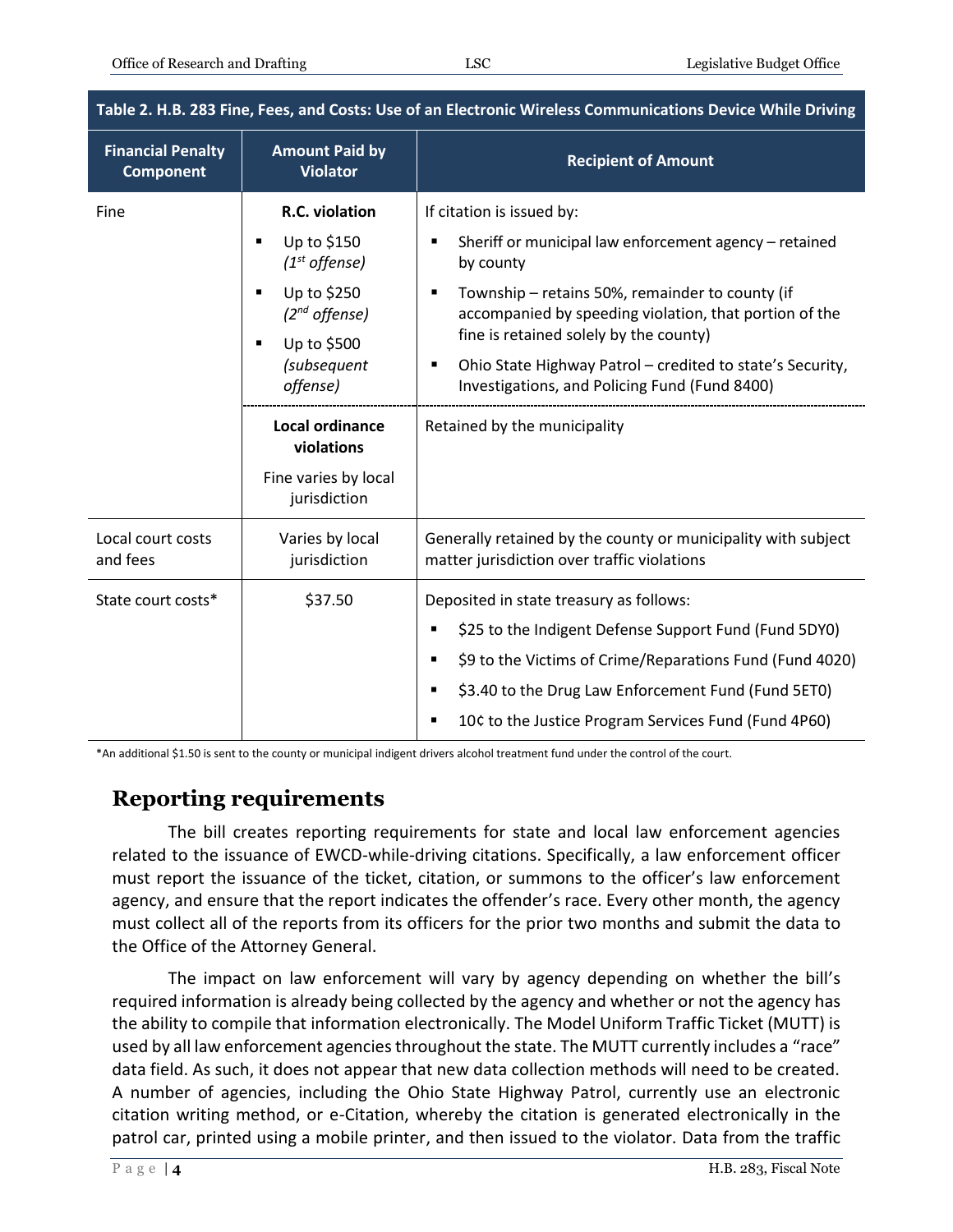stop is stored on a central computer. LBO is aware of at least 139 local agencies that currently utilize the e-Citation software made available by the Patrol. An unknown number of additional agencies may also be using proprietary e-Citation software. With more than 900 law enforcement agencies in operation throughout the state though, the majority are still using hand-written, paper traffic citations.

#### **Local law enforcement agencies**

Under the bill, local law enforcement agencies will need to develop their own way of compiling EWCD-while-driving and related race statistics, as well as transmit or send the data to the Office of the Attorney General. While the impact on a given agency is likely to vary, in some cases the additional time, effort, and costs involved to comply with the reporting requirements may be significant, meaning they may exceed \$5,000 for any given political subdivision, or \$100,000 statewide. This is due to the extra time and effort that will be required to compile the necessary information and submit it to the Attorney General, especially if an agency does not have an electronic records management system.

For agencies utilizing e-Citation, compiling the necessary reporting information should only minimally increase administrative costs. For agencies that still hand write citations, compiling the necessary statistics will be a manual process and could be significant in both time and effort. The impact on these agencies will be greater than the impact on their counterparts with electronic records management systems. Some agencies may choose to compile the reports using simple databases or spreadsheets, while others may opt to create a specialized tracking system, or convert to e-Citation.

The bill is silent as to how these data reports are to be sent to the Attorney General. However, if standard email were sufficient, costs to transmit would likely be negligible.

#### **Ohio State Highway Patrol**

The bill's reporting requirement will likely have a no more than a minimal effect on the Ohio State Highway Patrol, as they will be able to compile the required information from their existing e-Citation database and transmit that information electronically to a designated recipient in the Office of the Attorney General.

#### **Attorney General**

The Office of the Attorney General will realize an increase in administrative workload to collect the required data and prepare an annual report on violations of the EWCD-while-driving prohibition or the distracted driving law. According to staff of the Attorney General, no supplemental resources will be required to complete the report. Any related costs will be minimal.

#### **Department of Public Safety**

The bill: (1) requires the Department of Public Safety to adopt rules requiring driver's education instruction include the dangers of distracted driving generally rather than only texting while driving, as under current law, and (2) requires the written driver's test to test the applicant's knowledge of the use of an EWCD while operating a motor vehicle. This will involve no more than minimal one-time costs for the Department to adopt such rules and to modify the written test.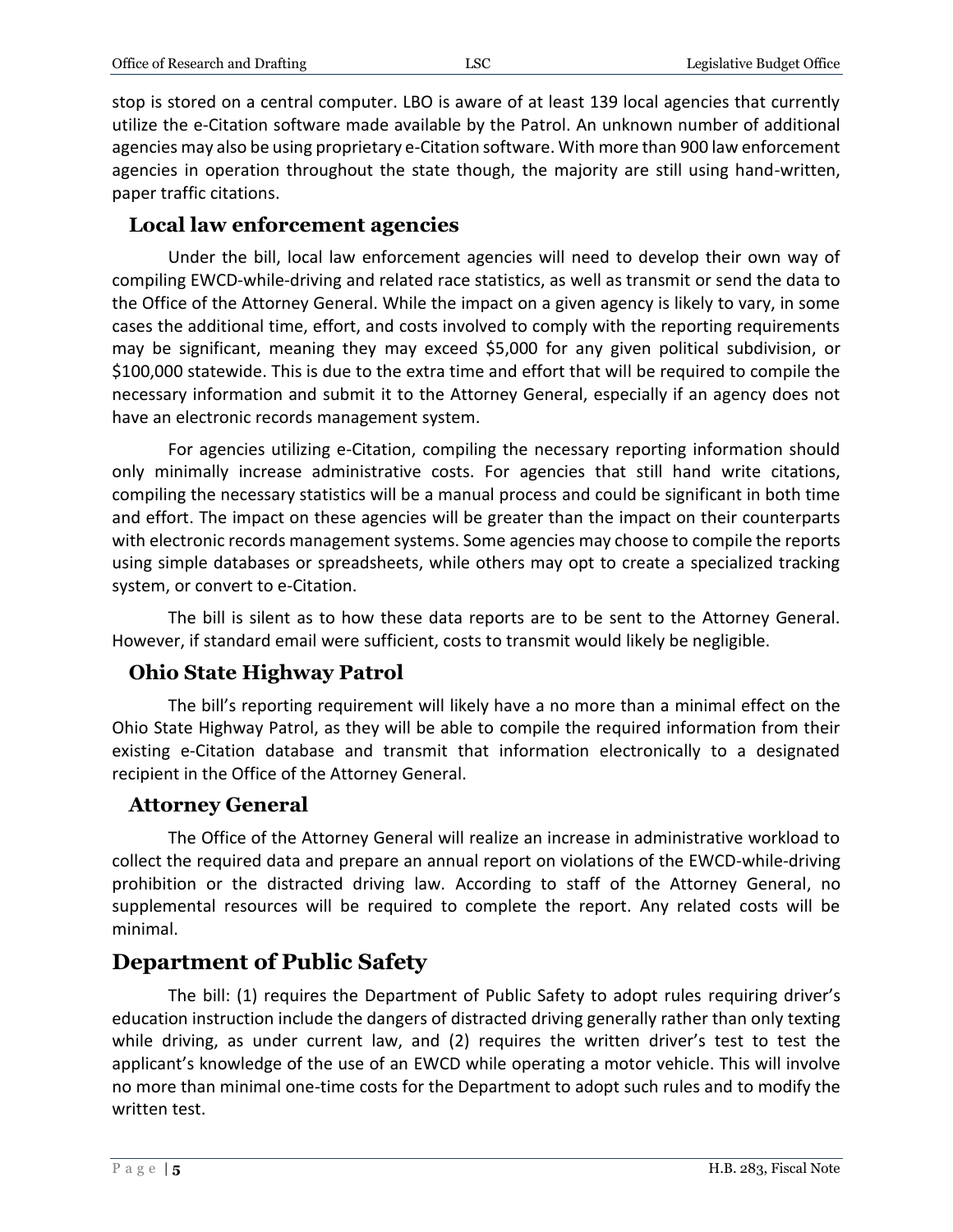### **Bureau of Motor Vehicles**

The bill requires the Bureau of Motor Vehicles (BMV) to create a form for distribution to applicants for an initial or renewal motor vehicle registration or driver's license that explains the use of EWCD-while-driving laws, and requires each applicant to sign a statement (either electronically or physically) acknowledging receipt of the form. In addition to the one-time costs that the BMV will incur to develop the form and make it available on its website, there will be ongoing costs for the BMV to print and include the form along with the application for motor vehicle registration renewal that the BMV mails annually to vehicle owners and lessees. Driver's license applications are not handled through the mail.

Printing and mailing for the BMV goes through the Ohio Department of Administrative Services (DAS), which charges a fee for its services. If the form is mailed along with the application for registration renewal, the additional costs incurred by the BMV would be limited to printing, as opposed to separate fulfillment, postage, manifest, and envelope costs. The amount charged by DAS to print a front and back notice is 3.6¢ per notice. Over the past five years, the number of motor vehicles registered annually by the BMV has averaged around 12.6 million. Assuming that trend continues, the costs to include the bill's required form in all vehicle registration renewal applications are estimated at around \$450,000 or more annually (12,638,289 x 3.6¢ = \$454,978).

Each deputy registrar location will have to ensure that a copy of the form is available as well, since applicants for an initial driver's license or an initial motor vehicle registration are required to apply in person and in-person renewal is an option as well. Whether the costs incurred would be borne by the BMV or a deputy registrar will depend upon whether the BMV is printing and sending the forms to the deputy registrars or the deputy registrars are required to print their own forms.

### **Department of Transportation**

The bill requires the Ohio Department of Transportation (ODOT) to design and erect signs regarding the EWCD-while-driving prohibition. The bill specifies that ODOT is to erect the signs in the following locations: (1) where an interstate or United States route enters Ohio, and (2) where a road, originating from a commercial service airport, exits the airport's property. The one-time costs for ODOT to design and erect the signs will be approximately \$100,000, to be paid from the Highway Operating Fund (Fund 7002).

# **Synopsis of Fiscal Effect Changes**

The substitute version of the bill  $(1\ 134\ 1136-2)$  makes changes to its preceding As Introduced version, with the more notable fiscal effect changes described below.

The substitute bill requires the BMV to create a form for distribution to applicants for an initial or renewal motor vehicle registration or driver's license that explains the use of EWCD-while-driving laws, and requires each applicant to sign a statement (either electronically or physically) acknowledging receipt of the form. In addition to the onetime costs that the BMV will incur to develop the form and make it available on its website, there will be ongoing costs for the BMV to print and include the form along with the application for motor vehicle registration renewal that the BMV mails annually to vehicle owners and lessees. Printing and mailing for the BMV goes through the Ohio